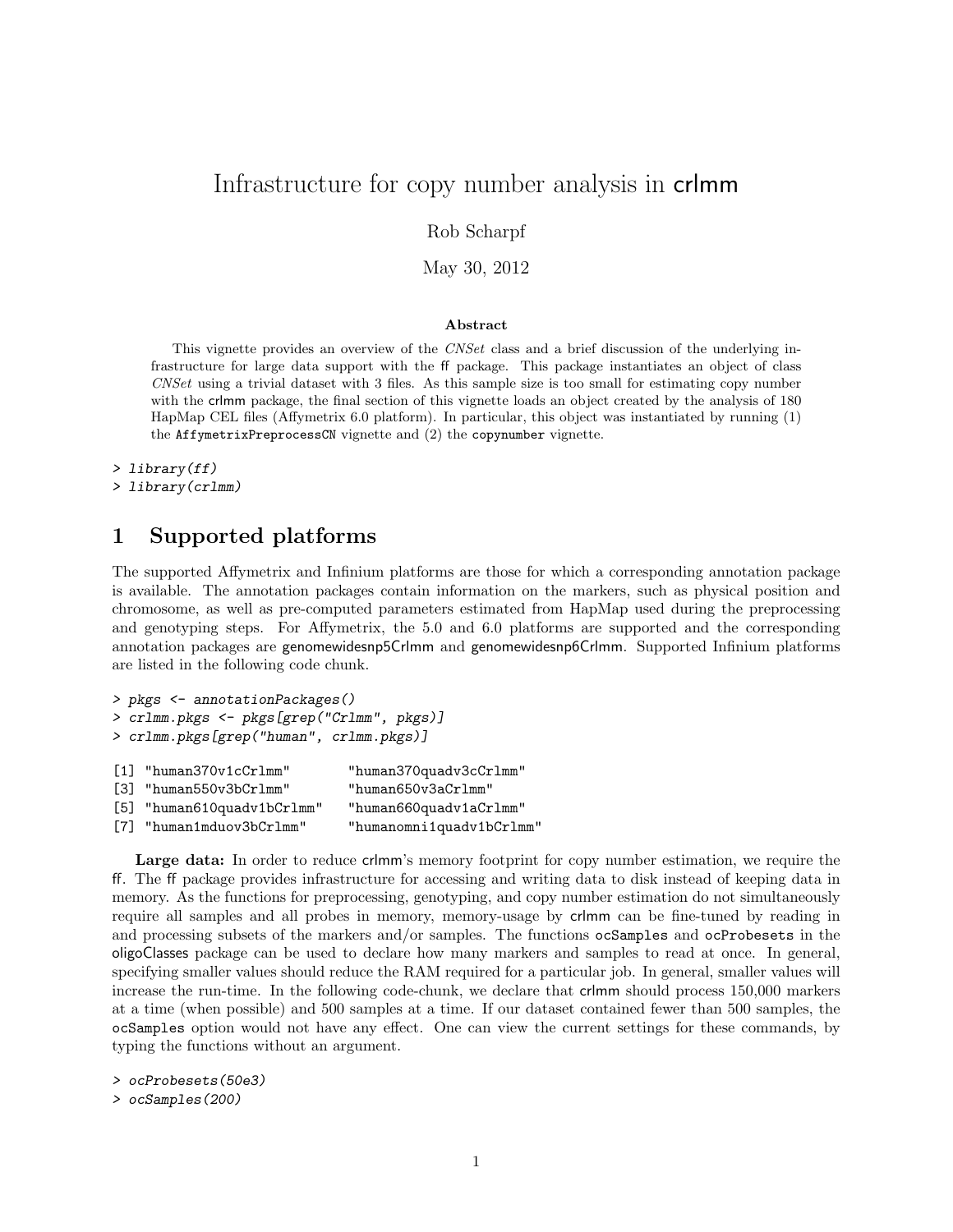## 2 The CNSet container

## 2.1 Instantiating an object of class CNSet

An object of class CNSet can be instantiated by one of two methods:

- Approach 1: during the preprocessing of the raw intensities for Illumina and Affymetrix arrays by the the functions constructInf and genotype, respectively. (The genotype calls the non-exported function constructAffy to initialize a *CNSet* object for Affymetrix platforms.)
- Approach 2: by subsetting an existing CNSet object. As per usual, the '[' method can be used to extract a subset of markers i as in '[i, ]', a subset of samples j as in '[, j]', or a subset of markers i and samples j as in  $'[i, j]'$ .

There are important differences in the underlying data representation depending on how the object was instantiated. In particular, objects generated by the functions constructInf and genotype store highdimensional data on disk rather than in memory through protocols defined in the R package ff. For instance, the normalized intensities and genotype calls in a CNSet-instance from approach (1) are ff-derived objects. By contrast, when such an objected generated by approach (1) is subset by the '[' method, an object of the same class is returned but the ff-derived objects are coerced to ordinary matrices. Note, therefore, that both approaches (1) and (2) may involve substantial I/O.

#### 2.1.1 Approach 1

To illustrate the first approach, we begin by specifying a local directory to store output files and setting the ldPath function with this path.

```
> outdir <- paste("/local_data/r00/crlmm/", getRversion(), "/infrastructure", sep="")
```

```
> ldPath(outdir)
```
> if(!file.exists(outdir)) dir.create(outdir)

Next we load the annotation package required, as well as the R package hapmapsnp6 that contains 3 example CEL files. We use the system.file function to find the path to the CEL files.

> require(genomewidesnp6Crlmm) & require(hapmapsnp6)

[1] TRUE

```
> path <- system.file("celFiles", package="hapmapsnp6")
> celfiles <- list.celfiles(path, full.names=TRUE)
```
Typically, an object of class CNSet is instantiated as part of the preprocessing and genotyping by calling the function genotype, as illustrated in the AffymtrixPreprocessCN vignette.

```
> exampleSet <- genotype(celfiles, batch=rep("1", 3), cdfName="genomewidesnp6")
```
Several files with .ff extensions now appear in the directory indicated by the ldPath function.

> ldPath()

```
[1] "/local_data/r00/crlmm/2.15.0/infrastructure"
```
One could also instantiate an object of class CNSet without preprocessing/genotyping by calling the non-exported function constructAffy directly using the ::: operator.

> tmp <- crlmm:::constructAffy(celfiles, batch=rep("1", 3), cdfName="genomewidesnp6")

The show method provides a concise summary of the exampleSet object. Note the class of the elements in the batchStatistics and assayData slots is indicated in the first line of the summary.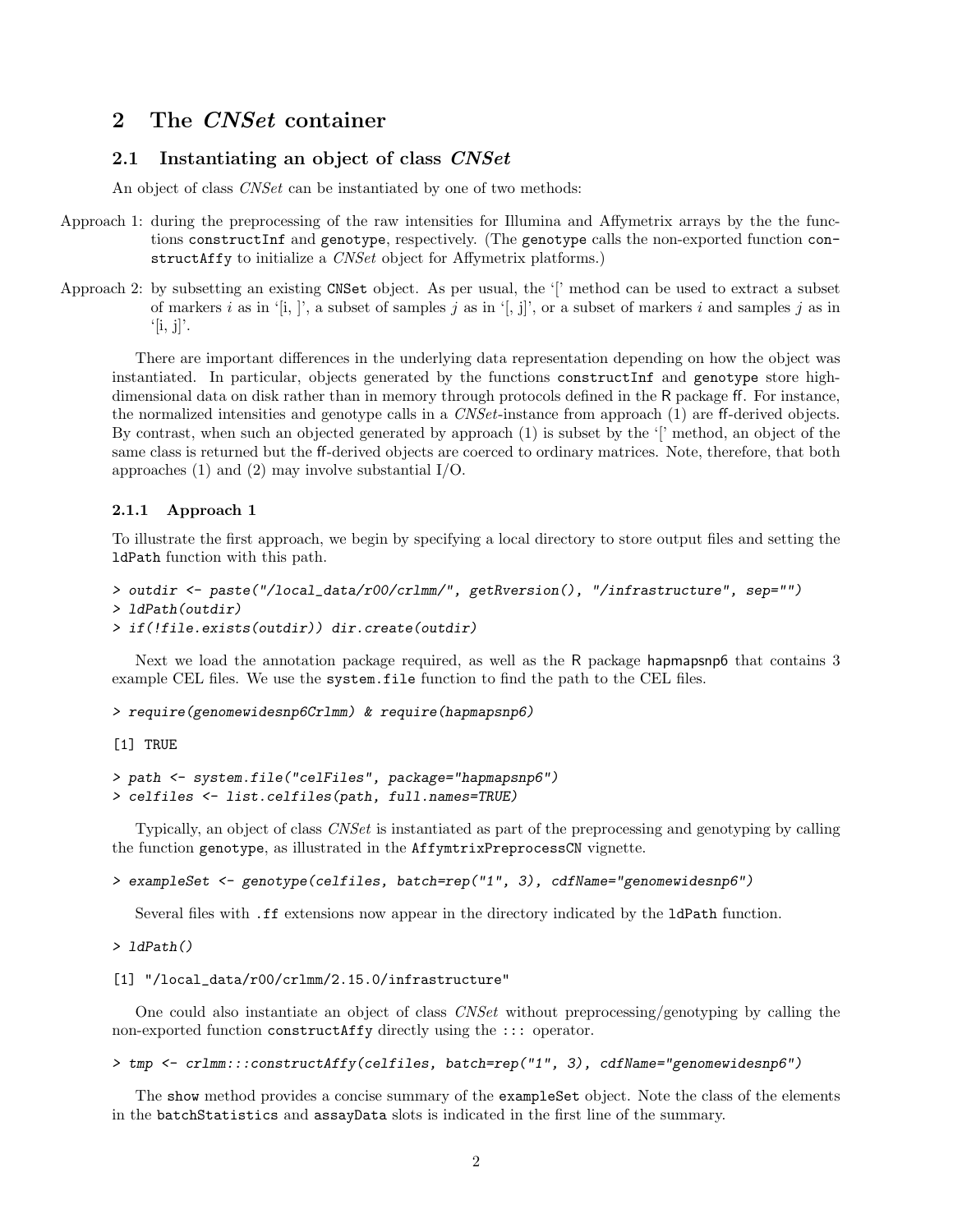```
> invisible(open(exampleSet))
> exampleSet
CNSet (assayData/batchStatistics elements: ff_matrix)
CNSet (storageMode: lockedEnvironment)
assayData: 1852426 features, 3 samples
  element names: alleleA, alleleB, call, callProbability
protocolData
  rowNames: NA06985_GW6_C.CEL NA06991_GW6_C.CEL
   NA06993_GW6_C.CEL
  varLabels: ScanDate
  varMetadata: labelDescription
phenoData
  sampleNames: NA06985_GW6_C.CEL NA06991_GW6_C.CEL
   NA06993_GW6_C.CEL
  varLabels: SKW SNR gender
  varMetadata: labelDescription
featureData
  featureNames: SNP_A-2131660 SNP_A-1967418 ... CN_929945
    (1852426 total)
  fvarLabels: isSnp position chromosome
  fvarMetadata: labelDescription
experimentData: use 'experimentData(object)'
Annotation: genomewidesnp6
genome: hg19
batch: 1:3
batchStatistics: 29 elements, 1852426 features, 1 batches
```
As the assayData elements of the exampleSet object are stored on disk rather than in memory, we inspect attributes of the elements by first opening the file connection using the open. For example, in the following code we extract the normalized intensities for the A allele by first opening the object returned by the A function. The name of the file where the data is stored on disk is provided by the filename. Finally, the normalized intensities can be pulled from disk to memory by the '[' method. It can be useful to wrap the '[' method by the as.matrix to ensure that the output is the desired class.

```
> invisible(open(exampleSet))
> class(A(exampleSet))
```

```
[1] "ff_matrix" "ff_array" "ff"
```
> filename(A(exampleSet))

[1] "/local\_data/r00/crlmm/2.15.0/infrastructure/crlmmA-22416285f0b8.ff"

```
> as.matrix(A(exampleSet)[1:5, ])
```

|               |      | NA06985_GW6_C.CEL NA06991_GW6_C.CEL NA06993_GW6_C.CEL |      |
|---------------|------|-------------------------------------------------------|------|
| SNP_A-2131660 | 1381 | 1226                                                  | 720  |
| SNP A-1967418 | 289  | 223                                                   | 251  |
| SNP A-1969580 | 917  | 1207                                                  | 1124 |
| SNP A-4263484 | 1502 | 2424                                                  | 2319 |
| SNP A-1978185 | 1130 | 1243                                                  | 1377 |

Moving \*.ff files Ideally, the files with .ff extension should not be moved. However, if this is not possible, the safest way to move these files is to clone all of the ff objects using the clone, followed by the delete function to remove the original files on disk. An example of the delete function is included at the end of the IlluminaPreprocessCN vignette. See the documentation for the clone and delete functions in the ff package for additional details.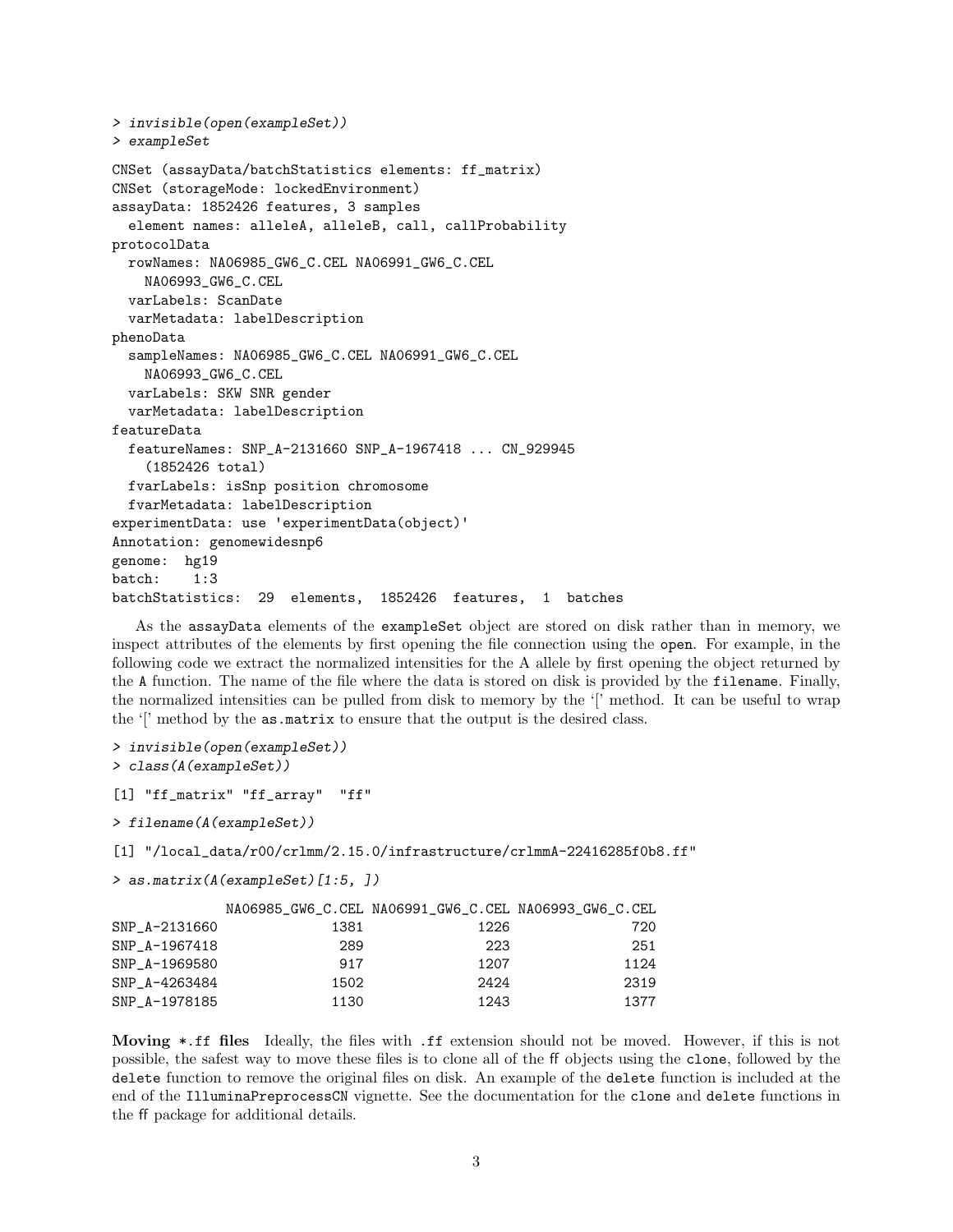Order of operations: For *CNSet*-instances derived by approach (1), users should be mindful of the substantial I/O when using accessors to extract data from the class. For example, the following 2 methods would extract identical results, with the latter being much more efficient (extra parentheses are added to the second operation to emphasize the order of operations):

#### > ##inefficient

#### > ##invisible(open(cnSet))

> A(exampleSet[1:5, ])

|               |      | NA06985_GW6_C.CEL NA06991_GW6_C.CEL NA06993_GW6_C.CEL |      |
|---------------|------|-------------------------------------------------------|------|
| SNP A-2131660 | 1381 | 1226                                                  | 720  |
| SNP A-1967418 | 289  | 223                                                   | 251  |
| SNP A-1969580 | 917  | 1207                                                  | 1124 |
| SNP A-4263484 | 1502 | 2424                                                  | 2319 |
| SNP A-1978185 | 1130 | 1243                                                  | 1377 |

> ## preferred

> (A(exampleSet))[1:5, ]

|               |      |      | NA06985_GW6_C.CEL NA06991_GW6_C.CEL NA06993_GW6_C.CEL |
|---------------|------|------|-------------------------------------------------------|
| SNP_A-2131660 | 1381 | 1226 | 720                                                   |
| SNP A-1967418 | 289  | 223  | 251                                                   |
| SNP A-1969580 | 917  | 1207 | 1124                                                  |
| SNP A-4263484 | 1502 | 2424 | 2319                                                  |
| SNP A-1978185 | 1130 | 1243 | 1377                                                  |

#### 2.1.2 Approach 2: using '['

Here we instantiate a new object of class CNSet by applying the '[' method to an existing object of class CNSet.

```
> cnset.subset <- exampleSet[1:5, ]
```
Note the class of the batchStatistics and assayData elements of the cnset.subset object printed in the first line of the summary.

```
> show(cnset.subset)
```

```
CNSet (assayData/batchStatistics elements: matrix)
CNSet (storageMode: lockedEnvironment)
assayData: 5 features, 3 samples
  element names: alleleA, alleleB, call, callProbability
protocolData
  rowNames: NA06985_GW6_C.CEL NA06991_GW6_C.CEL
    NA06993_GW6_C.CEL
  varLabels: ScanDate
  varMetadata: labelDescription
phenoData
  sampleNames: NA06985_GW6_C.CEL NA06991_GW6_C.CEL
    NA06993_GW6_C.CEL
  varLabels: SKW SNR gender
  varMetadata: labelDescription
featureData
  featureNames: SNP_A-2131660 SNP_A-1967418 ... SNP_A-1978185
    (5 total)
  fvarLabels: isSnp position chromosome
```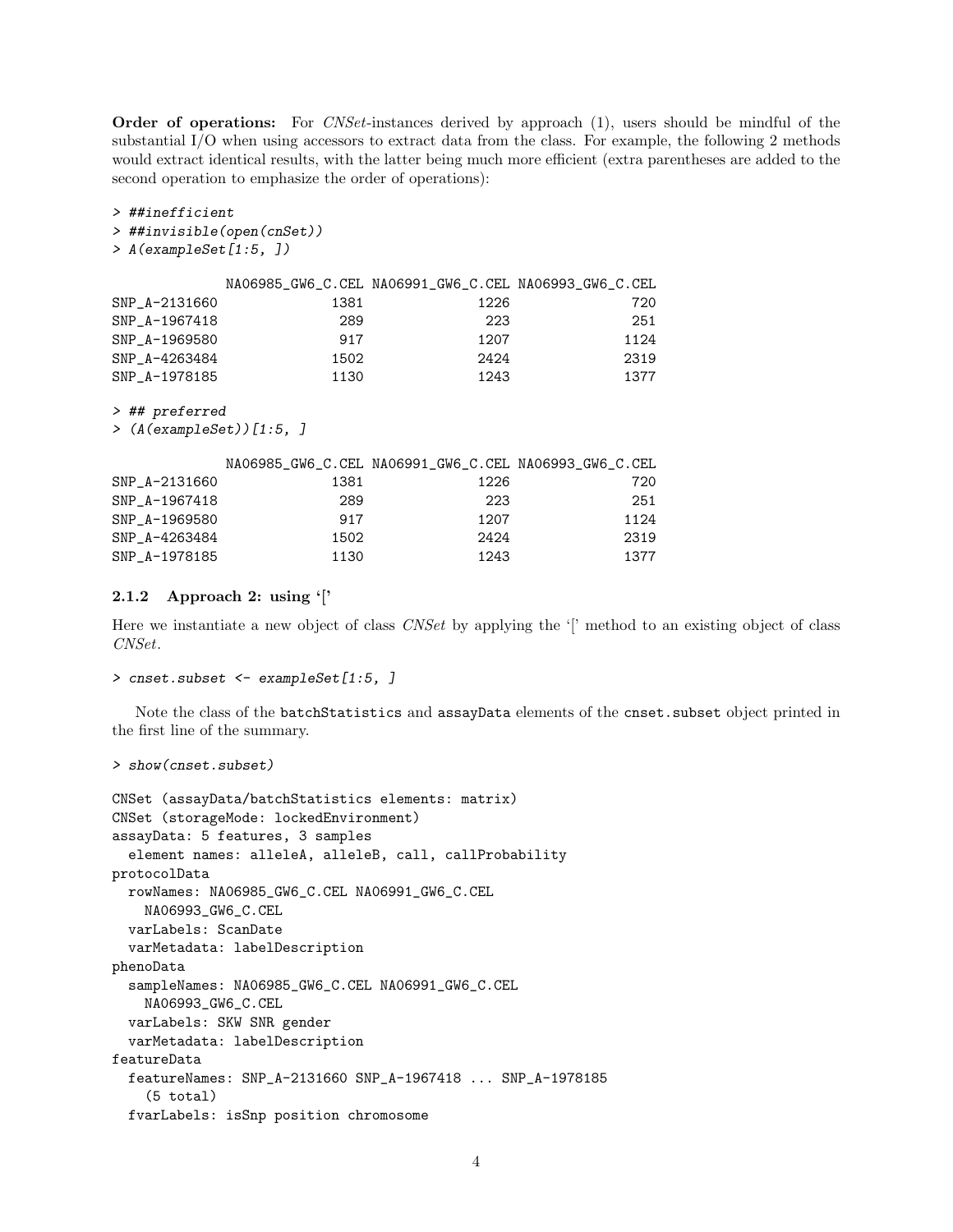fvarMetadata: labelDescription experimentData: use 'experimentData(object)' Annotation: genomewidesnp6 genome: hg19 batch: 1:3 batchStatistics: 29 elements, 5 features, 1 batches

### 2.2 Slots of class CNSet

#### 2.2.1 featureData

Information on physical position, chromosome, and whether the marker is a SNP can be accessed through accessors defined for the featureData.

```
> library(Biobase)
> fvarLabels(exampleSet)
[1] "isSnp" "position" "chromosome"
> position(exampleSet)[1:10]
 [1] 1156131 2234251 2329564 2553624 2936870 2951834 3095126 3165267
 [9] 3302871 3705226
> chromosome(exampleSet)[1:10]
 [1] 1 1 1 1 1 1 1 1 1 1
> is.snp <- isSnp(exampleSet)
> table(is.snp)
is.snp
FALSE TRUE
945615 906811
> snp.index <- which(is.snp)
> np.index <- which(!is.snp)
> chr1.index <- which(chromosome(exampleSet) == 1)
```
#### 2.2.2 assayData

The assayData elements are of the class  $f_{\perp}$  matrix/ffdf or matrix, depending on how the CNSet object was instantiated. Elements in the assayData environment can be listed using the ls function.

```
> ls(assayData(exampleSet))
```

```
[1] "alleleA" "alleleB" "call"
[4] "callProbability"
```
The normalized intensities for the A and B alleles have names alleleA and alleleB and can be accessed by the methods A and B, respectively. Genotype calls and confidence scores can be accessed by snpCall and snpCallProbability, respectively. Note that the confidence scores are represented as integers to reduce the filesize, but can be tranlated to the probability scale using the R function i2p. For example,

```
> scores <- as.matrix(snpCallProbability(exampleSet)[1:5, 1:2])
> i2p(scores)
```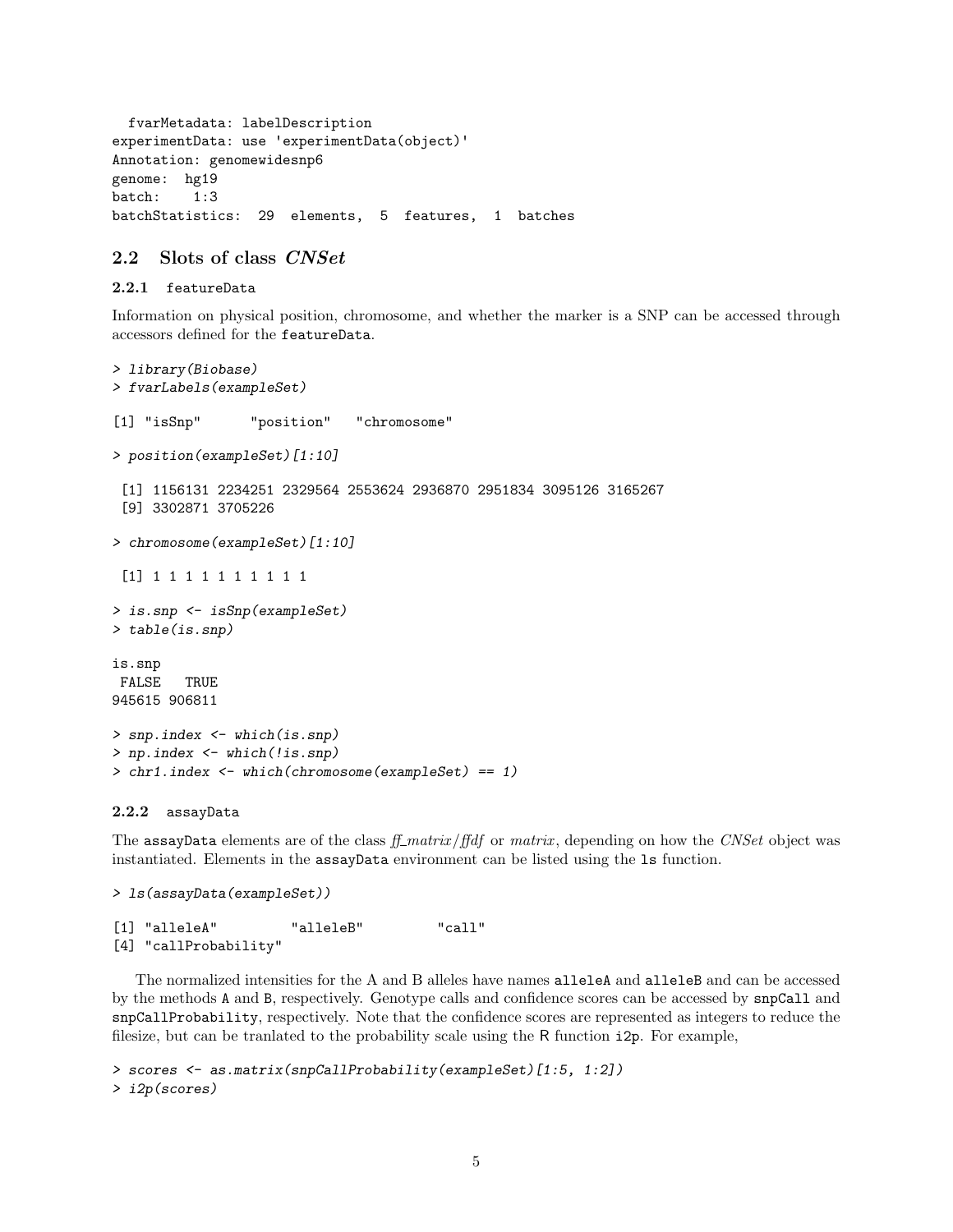|               | NA06985_GW6_C.CEL NA06991_GW6_C.CEL |           |
|---------------|-------------------------------------|-----------|
| SNP A-2131660 | 0.9999964                           | 0.9999996 |
| SNP A-1967418 | 0.9999969                           | 0.9999997 |
| SNP A-1969580 | 0.9995187                           | 0.9995139 |
| SNP A-4263484 | 0.9999999                           | 1.0000000 |
| SNP A-1978185 | 1.0000000                           | 1.0000000 |

Note that for the Affymetrix 6.0 platform the assay data elements each have a row dimension corresponding to the total number of polymorphic and nonpolymorphic markers interrogated by the Affymetrix 6.0 platform. A consequence of keeping the rows of the assay data elements the same for all of the statistical summaries is that the matrix used to store genotype calls is larger than necessary.

#### 2.2.3 batch and batchStatistics

As defined in Leek *et al.* 2010, *Batch effects are sub-groups of measurements that have qualitatively differ*ent behaviour across conditions and are unrelated to the biological or scientific variables in a study. The batchStatistics slot is an environment used to store SNP- and batch-specific summaries, such as the sufficient statistics for the genotype clusters and the linear model parameters used for copy number estimation. The batch slot is used to store the 'batch name' for each array. For small studies in which the samples were processed at similar times (e.g., within a month), all the samples can be considered to be in the same batch. For large studies in which the samples were processed over several months, users should the scan date of the array or the chemistry plate are useful surrogates. The only constraint on the batch variable is that it must be a character vector that is the same length as the number of samples to be processed. The batch is specified as an argument to the R functions constructInf and genotype that instantiate CNSet objects for the Illumina and Affymetrix platforms, respectively. The batch function can be used to access the batch information on the samples as in the following example.

#### > batch(exampleSet)

#### [1] "1" "1" "1"

For the batchStatistics slot, the elements in the environment have the class  $f_{\perp}$  matrix/ $f_{\parallel}$ df or matrix, depending on how the CNSet object was instantiated. The dimension of each element is the number of markers (SNPs + nonpolymorphic markers)  $\times$  the number of batches. The names of the elements in the environment can be list using the R function ls.

```
> ls(batchStatistics(exampleSet))
```

| [1] "corrAA"                        | "corrAB"                                                              | "corrBB"         | "flags"                 | "madA.AA"   |
|-------------------------------------|-----------------------------------------------------------------------|------------------|-------------------------|-------------|
| 「6] "madA.AB"                       | "madA.BB"                                                             | "madB.AA"        | "madB. AB"              | "madB.BB"   |
|                                     | [11] "medianA.AA" "medianA.AB" "medianA.BB" "medianB.AA" "medianB.AB" |                  |                         |             |
| [16] "medianB.BB" "N.AA"            |                                                                       | "N.AB"           | "N.BB"                  | $"$ nu $A"$ |
| $\lceil 21 \rceil$ " $\text{nuB}$ " | "phiA"                                                                | "phiB"           | "phiPrimeA" "phiPrimeB" |             |
| $[26]$ "tau $2A.AA$ "               | $"$ tau $2A$ . BB $"$                                                 | $"$ tau $2B.AA"$ | $"$ tau $2B$ . BB $"$   |             |

Currently, the batch-specific summaries are stored to allow some flexibility in the choice of downstream analyses of copy number and visual assessments of model fit. Documentation for such applications will be expanded in future versions of crlmm, and are currently not intended to be accessed directly by the user.

#### 2.2.4 phenoData

Sample-level summaries obtained during the preprocessing/genotyping steps include skew (SKW), the signal to noise ratio (SNR), and gender (1=male, 2=female) are stored in the phenoData slot. As for other  $eSet$ extensions, the \$ method can be used to extract these summaries. For CNSet objects generated by approach  $(1)$ , these elements are of the class  $f_{\perp}$  vector.

```
> varLabels(exampleSet)
```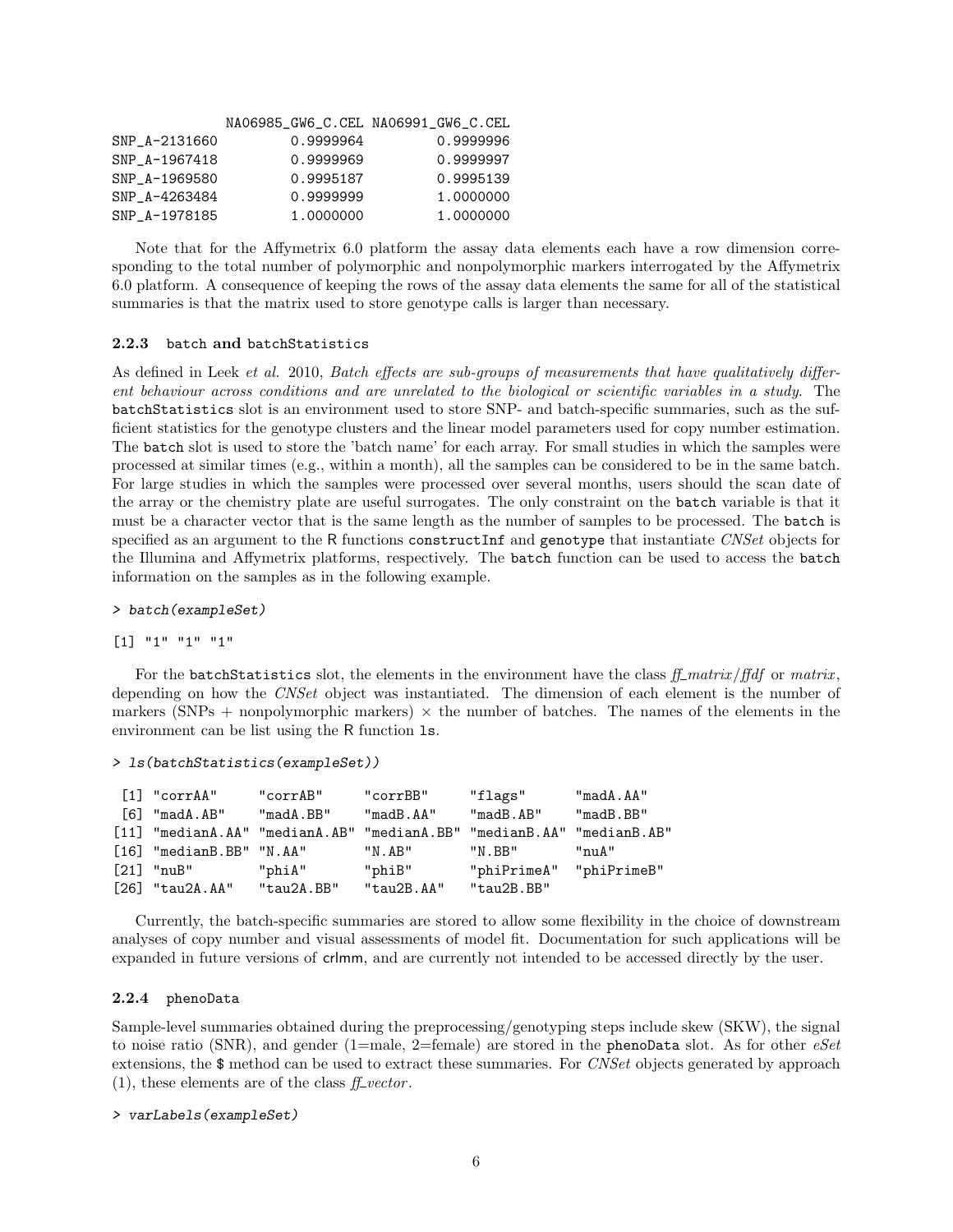```
[1] "SKW" "SNR" "gender"
> class(exampleSet$gender)
[1] "ff_vector" "ff"
> invisible(open(exampleSet$gender))
> exampleSet$gender
ff (open) integer length=3 (3)
[1] [2] [3]
 2 2 1
```
The '[' methods without arguments can be used to coerce to a vector.

```
> c("male", "female")[exampleSet$gender[]]
```

```
[1] "female" "female" "male"
```

```
> invisible(close(exampleSet$gender))
```
#### 2.2.5 protocolData

The scan date of the arrays are stored in the protocolData.

```
> varLabels(protocolData(exampleSet))
```

```
[1] "ScanDate"
```

```
> protocolData(exampleSet)$ScanDate
```

```
[1] 2007-03-06 2007-03-06 2007-03-06
Levels: 2007-03-06
```
# 3 Trouble shooting with a HapMap example

This section uses an object of class CNSet instantiated by the AffymetrixPreprocessCN vignette and saved to a local path on our computing cluster indicated by the object outdir below. The copynumber vignette was used to fill out the batchStatistics slot of the cnSet object.

```
> if(getRversion() < "2.13.0"){
         rpath <- getRversion()
} else rpath <- "trunk"
```
> outdir <- paste("/thumper/ctsa/snpmicroarray/rs/ProcessedData/crlmm/", rpath, "/copynumber\_vignette",

Next, we load the cnSet object.

```
> if(!exists("cnSet")) load(file.path(outdir, "cnSet.rda"))
> invisible(open(cnSet))
```
### 3.1 Missing values

Most often, missing values occur when the genotype confidence scores for a SNP were below the threshold used by the crlmmCopynumber function. For the HapMap analysis, we used a confidence threshold of 0.80 (the default). In the following code, we assess NA's appearing for the raw copy number estimates for the first 10 samples.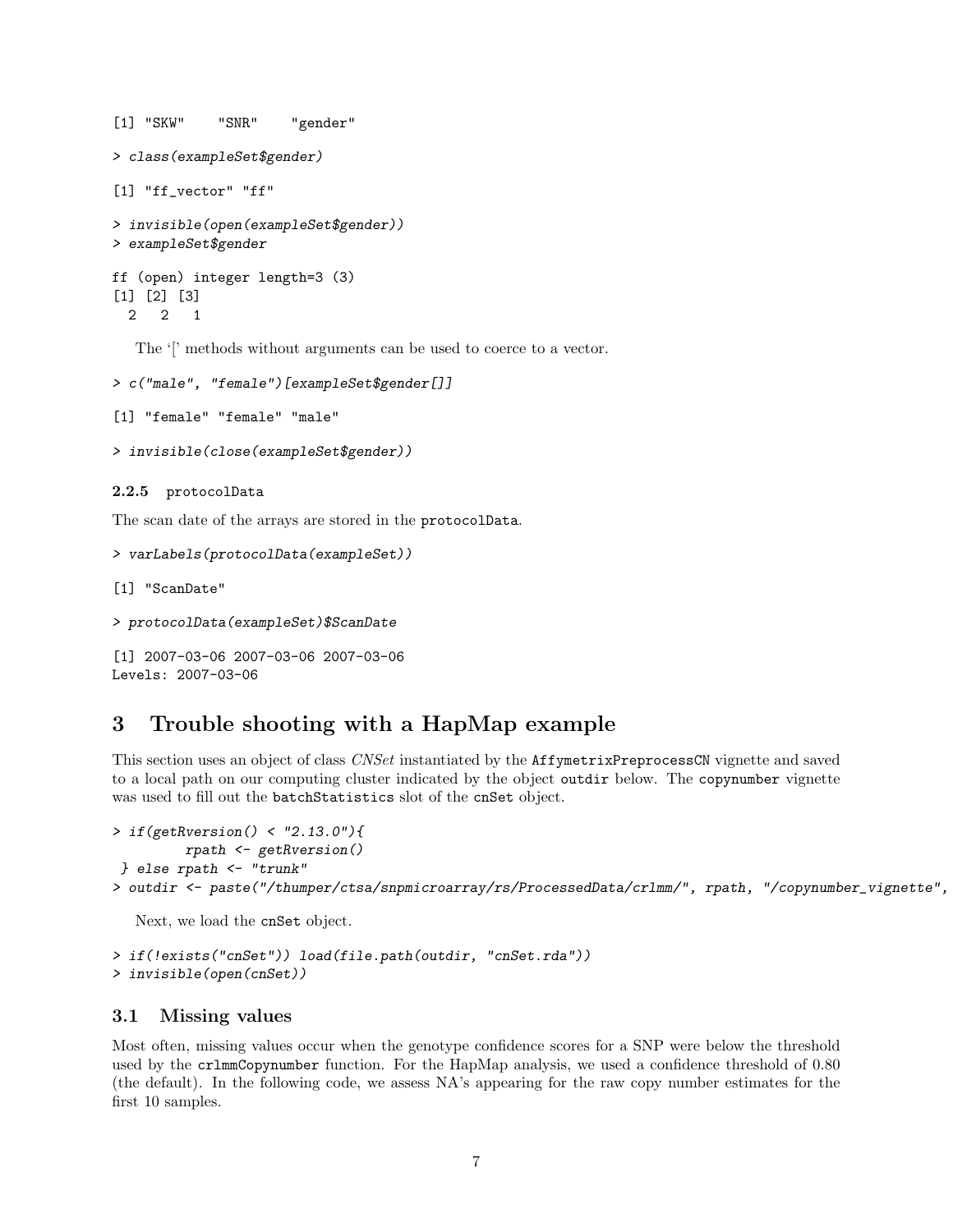```
> GT. \textit{CONF}. THR <- 0.80
> autosome.index <- which(isSnp(cnSet) & chromosome(cnSet) < 23)
> sample.index <- 1:10
> ct <- totalCopynumber(cnSet, i=autosome.index, j=sample.index)
> ca <- CA(cnSet, i=autosome.index, j=sample.index)
> cb <- CB(cnSet, i=autosome.index, j=sample.index)
> missing.ca <- is.na(ca)
> missing.cb <- is.na(cb)
> (nmissing.ca <- sum(missing.ca))
[1] 0> (nmissing.cb <- sum(missing.cb))
\lceil 1 \rceil 0
> identical(nmissing.ca, nmissing.cb)
```
[1] TRUE

If nmissing.ca is nonzero, check the genotype confidence scores provided by the crlmm genotyping algorithm against the threshold specified in crlmmCopynumber.

```
> if(nmissing.ca > 0){
         ##invisible(open(snpCallProbability(cnSet)))
         gt.conf <- i2p(snpCallProbability(cnSet)[autosome.index, sample.index])
         ##invisible(close(snpCallProbability(cnSet)))
         below.thr \leq gt.conf \leq GT.CONF.THR
         index.allbelow <- as.integer(which(rowSums(below.thr) == length(sample.index)))
         nmissingBecauseOfGtThr <- length(index.allbelow) * length(sample.index)
         stopifnot(identical(nmissingBecauseOfGtThr, nmissing.ca))
         ## or calculate the proportion of missing effected by low crlmm confidence
         length(index.allbelow) * length(sample.index)/nmissing.ca
```
}

One could inspect the cluster plots for the 'low confidence' calls.

> ## TODO

We repeat the above check for missing values at polymorphic loci on chromosome X. In this case, we compare the rowSums of the missing values to the number of samples to check whether all of the estimates are missing for a given SNP.

```
> ## start with first batch
> sample.index <- which(batch(cnSet)==batch(cnSet)[1])
> X.index <- which(isSnp(cnSet) & chromosome(cnSet) == 23)
> ca.X <- CA(cnSet, i=X.index, j=sample.index)
> missing.caX <- is.na(ca.X)
> (nmissing.caX <- sum(missing.caX))
[1] 15781
```

```
> missing.snp.index <- which(rowSums(missing.caX) == length(sample.index))
```

```
> index <- which(rowSums(missing.caX) == length(sample.index))
```

```
> ##length(index)*length(sample.index)/nmissing.caX
```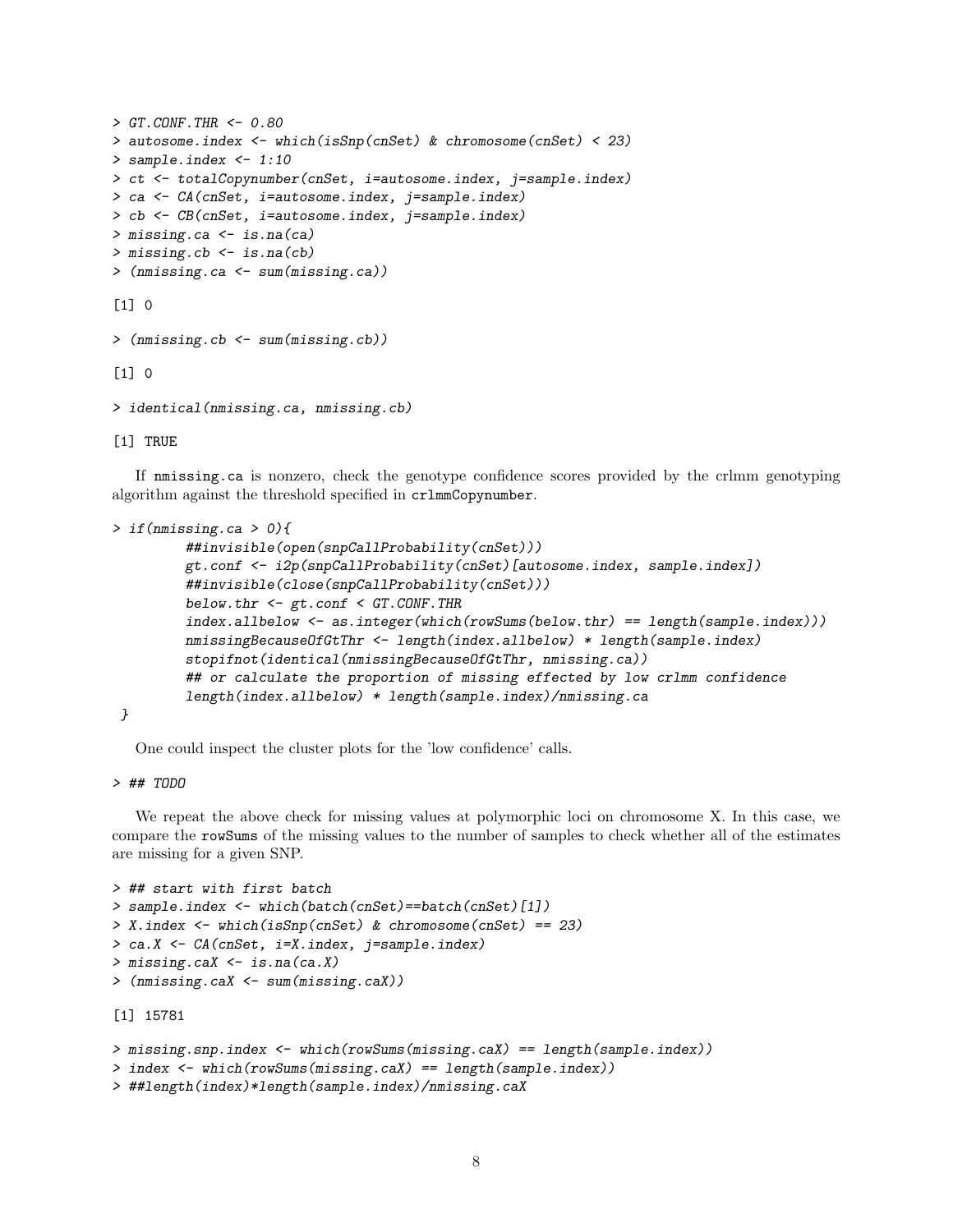From the above codechunk, we see that 367 SNPs have NAs for all the samples. Next, we tally the number of NAs for polymorphic markers on chromosome X that are below the confidence threshold. For the HapMap analysis, all of the missing values arose from SNPs in which either the men or the women had confidence scores that were all below the threshold.

```
> invisible(open(cnSet$gender))
> F <- which(cnSet$gender[sample.index] == 2)
> M <- which(cnSet$gender[sample.index] == 1)
> gt.conf <- i2p(snpCallProbability(cnSet)[X.index, sample.index])
> below.thr <- gt.conf < GT.CONF.THR
> index.allbelowF <- as.integer(which(rowSums(below.thr[, F]) == length(F)))
> index.allbelowM <- as.integer(which(rowSums(below.thr[, M]) == length(M)))
> all.equal(index.allbelowF, index.allbelowM)
```
[1] TRUE

```
> all.equal(as.integer(index.allbelowF), as.integer(index))
```
[1] TRUE

For nonpolymorphic loci, the genotype confidence scores are irrelevant and estimates are available at most markers.

```
> np.index <- which(!isSnp(cnSet) & chromosome(cnSet)==23)
> ca.F <- CA(cnSet, i=np.index, j=F)
> ca.M <- CA(cnSet, i=np.index, j=M)
> ## NAs for one marker
> ca.F <- ca.F[-match("CN_974939", rownames(ca.F)), ]
> ca.M <- ca.M[-match("CN_974939", rownames(ca.M)), ]
> sum(is.na(ca.F))
[1] 23
```

```
> sum(is.na(ca.M))
```
[1] 20

In total, there were 367 polymorphic markers on chromosome X for which copy number estimates are not available. Lowering the confidence threshold would permit estimation of copy number at most of these loci. A confidence threshold is included as a parameter for the copy number estimation as an approach to reduce the sensitivity of genotype-specific summary statistics, such as the within-genotype median, to intensities from samples that do not clearly fall into one of the biallelic genotype clusters. There are drawbacks to this approach, including variance estimates that can be a bit optimistic at some loci. More direct approaches for outlier detection and removal may be explored in the future.

Copy number estimates for other chromosomes, such as mitochondrial and chromosome Y, are not currently available in crlmm.

```
> invisible(close(cnSet))
> invisible(close(cnSet$gender))
```
## 4 Session information

```
> toLatex(sessionInfo())
```
R version 2.15.0 Patched (2012-04-25 r59178), x86\_64-unknown-linux-gnu